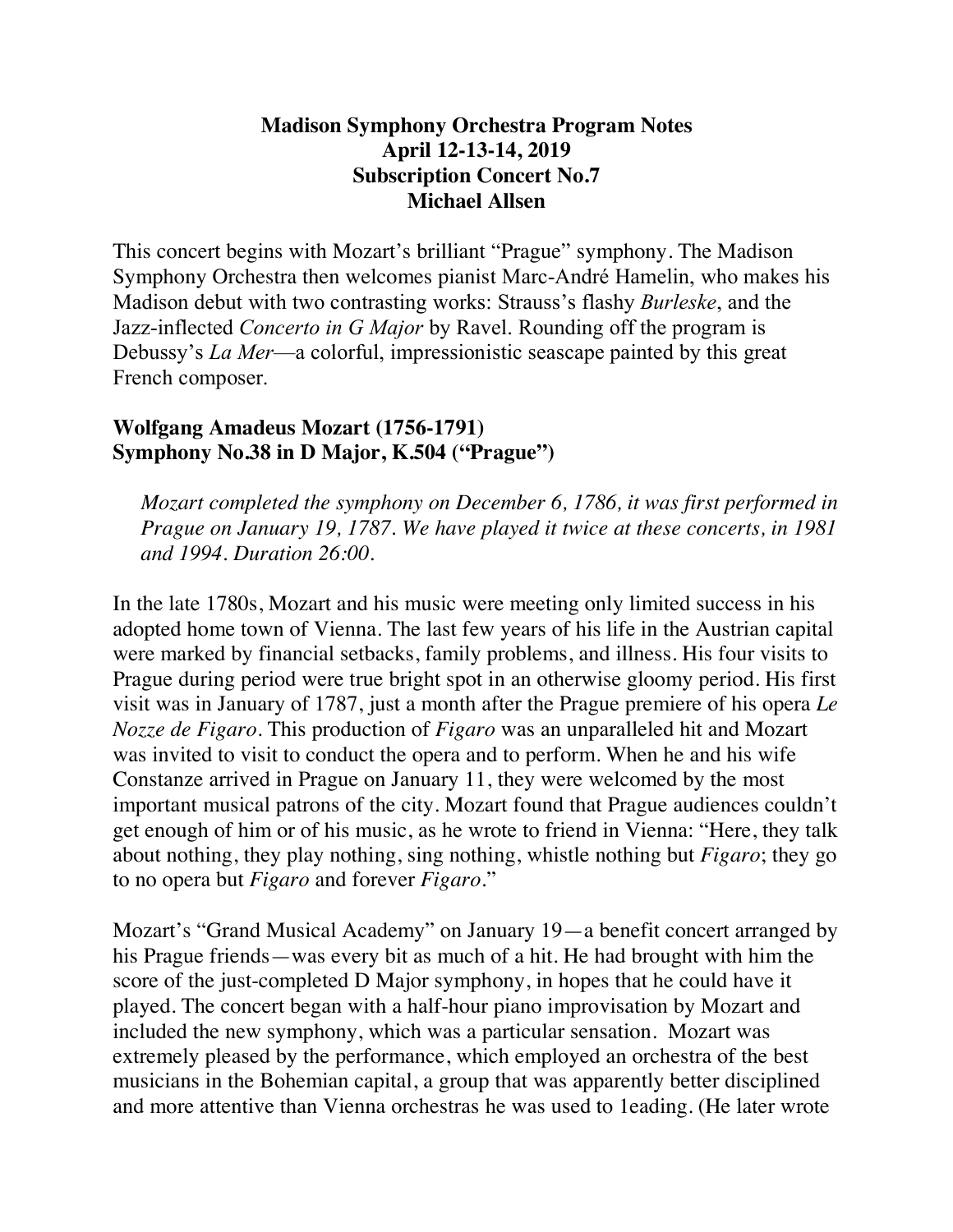"My orchestra is in Prague, and my Prague people understand me.") We have a remarkable account of this concert written by an admiring Bohemian musician. Franz Xaver Niemetschek, who described the effect of the new symphony:

"[Mozart's symphonies] are true masterpieces of instrumental composition, full of unexpected transitions, and have *élan* and a fiery momentum, so that they immediately incline the soul to expect something sublime. This is especially true of the great symphony in D Major, which is still a favorite in Prague, even though it has probably been heard a hundred times."

What is now known as the "Prague" symphony is richly orchestrated, and calls for skillful playing, particularly from the woodwinds. There is also a depth to this music, particularly in the way that Mozart develops his material, that points to what is to come in the great final trilogy of symphonies he would compose in 1788. The opening movement begins—rather uncharacteristically for Mozart with a long slow introduction (*Adagio*). In the middle of this section, Mozart turns rather abruptly from Major to minor, heightening the sense of operatic drama. When he finally slides back into Major it sets up a sense of expectation, fulfilled at the appearance of the energetic beginning of the *Allegro*, set in sonata form. Several writers have commented upon the uncanny resemblance between the main theme and the opening of the overture to his final opera, *The Magic Flute* (1791), and the exposition provides a wealth of additional thematic ideas, often with surprising harmonic twists. Mozart then proceeds to one of his longest and most intense development sections. The way in which he carefully developed and combined thematic material in this section apparently the result of quite a bit a bit of careful labor—Mozart's surviving sketches for this section show him experimenting with various permutations and combinations of his themes. None of this work shows through in the seemingly effortless grace of his development section, however. A conventional recapitulation gives way to a lengthy coda that reinforces the comic-opera flavor of this movement.

The operatic character of this symphony continues in the beautifully songlike *Andante*. Set

in a gently rocking 6/8 meter, this movement alternates between a pair of lyrical, and quite chromatic themes, which Mozart develops with an eye for drama. While the reigning mood is serene, there are frequent darker passages with turns towards the minor key. The movement is also notable for its contrapuntal intensity, a hallmark of his late style.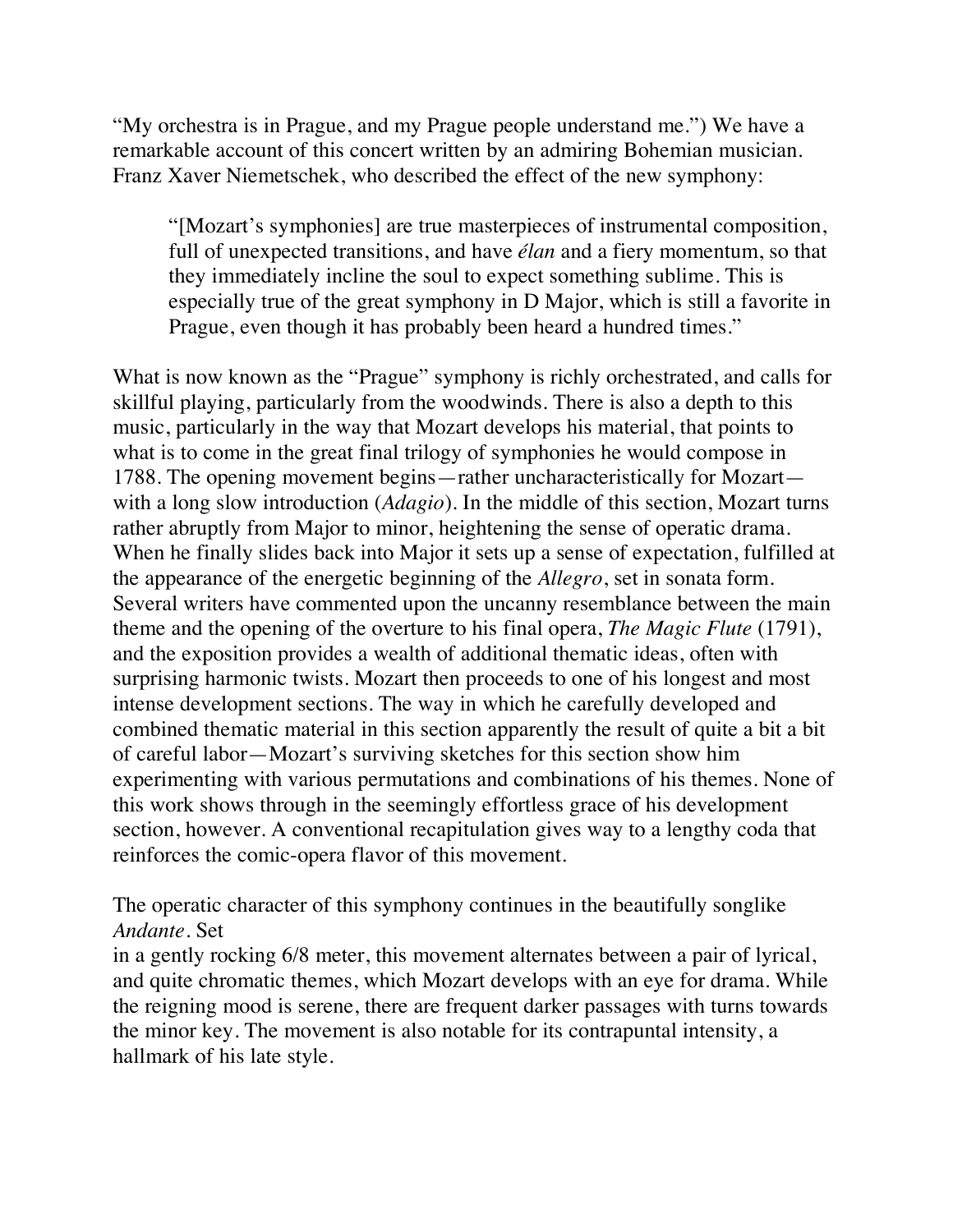Mozart breaks with tradition by abandoning the *Minuet* that usually stands as the third movement, moving instead directly to the finale (*Presto*). It begins with a bit of self-quotation that must have tickled his Prague audience: the opening theme bears an unmistakable resemblance to "Aprite presto," the hilarious duet between Susanna and Cherubino in Act II of *Figaro*. This irrepressible melody is merely the first of several lively ideas he explores in this movement, which calls for brilliant playing from woodwinds and strings. Again there are occasional turns to the minor, but in this exuberant movement, the effect is wry and good-humored, rather than tragic.

### **Richard Strauss (1864-1949) Burleske**

*Strauss composed* Burleske *in 1885-86. The first public performance of the work was in Eisenach, on June 21, 1890, with pianist Eugen D'Albert. Our previous performances of the work were in 2007 with Per Tengstrand and in 2015 with Emanuel Ax. Duration 22:00.*

*Burleske* is among Strauss's early compositions, marking the end of his musical apprenticeship. When he was still a teenager, Strauss wrote his first orchestral pieces for the Wild Gung'l (roughly, "the wild gang"), an amateur orchestra his father conducted in Munich. In 1883, he came to the attention of the pianist and conductor Hans von Bülow, whose Meiningen court orchestra was possibly the finest ensemble in Europe at that time. Bülow promoted the teenager by performing and commissioning works by Strauss, and eventually naming him an assistant conductor. It was during these heady times that the young composer completed an ambitious *Scherzo* in D minor for piano and orchestra. In the spring of 1886, Strauss played and conducted a test-run of the new piece with the Meiningen orchestra, and was thoroughly disappointed. He later wrote to Bülow that: "...given an outstanding (!) pianist, and a first-rate (!) conductor, perhaps the whole thing will not turn out to be the unalloyed nonsense I took it for after the first rehearsal. After the first run-through, I was totally discouraged..." For his part, Bülow was not particularly encouraging, describing the work as "unplayable" after looking through the score.

The *Scherzo* was promptly buried, and didn't reemerge until Strauss showed the score to the pianist Eugen D'Albert, a disciple of Liszt, four years later. D'Albert was taken with the work and offered to play the premiere. Though he seems to have remained a bit ambivalent about the piece (he never, for example, assigned it an opus number), Strauss undertook some revisions to his 1886 score. D'Albert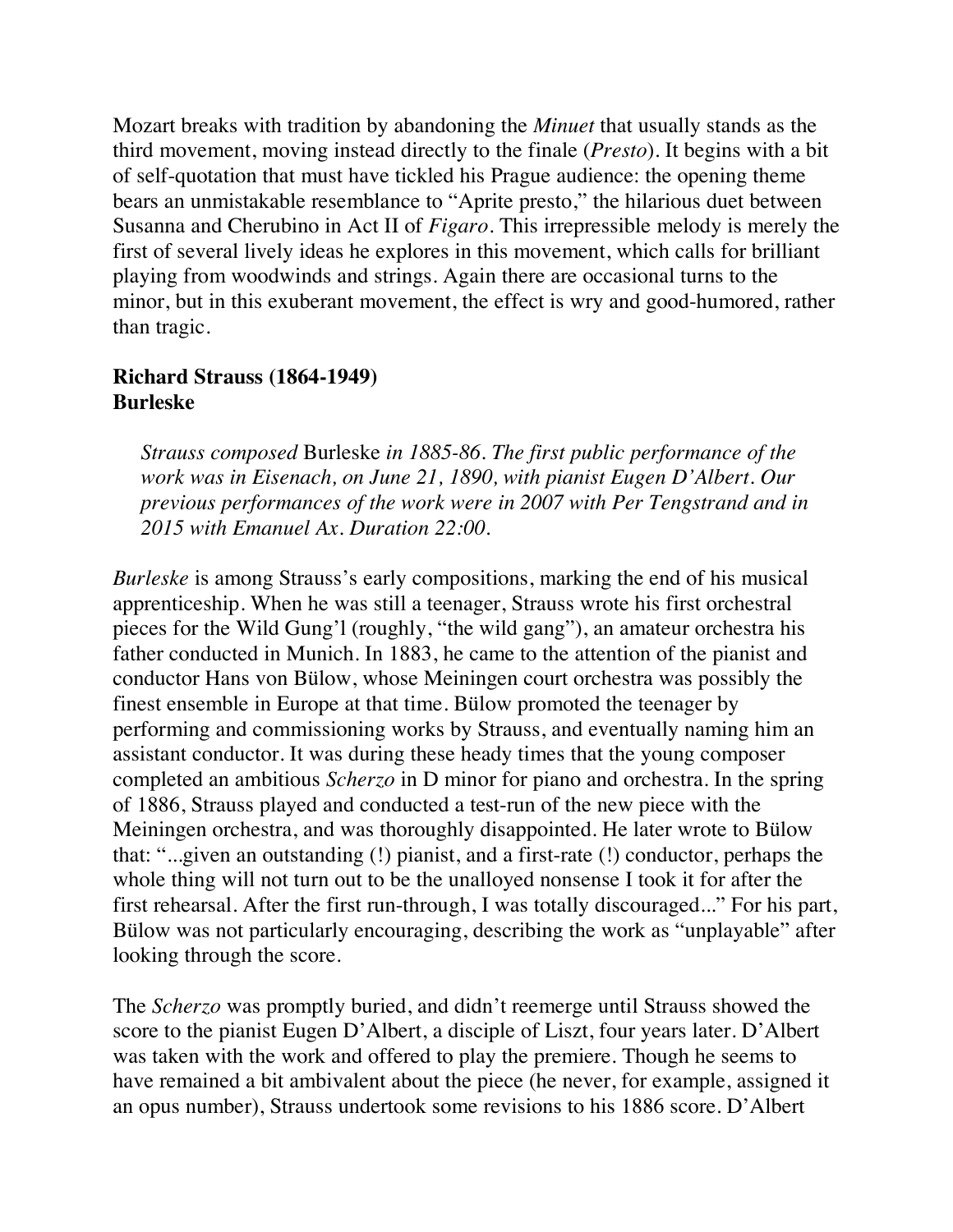premiered the work, now retitled *Burleske*, in June 1890. While it has never ranked among the most popular works in the Romantic solo piano repertoire, *Burleske* is still played today: a brilliant showpiece for the pianist, and a work of youthful exuberance by Strauss.

Though Strauss avoided calling this a "piano concerto"—*Burleske* translates as "mockery" or "farce"—the whole piece is structured very much like a vastlyextended concerto first movement. There are tongue-in-cheek touches however. Much of the basic thematic material is laid out in the opening bars, not by the piano or orchestra, but in a brusque timpani solo. The piano enters abruptly with a strident version of this idea. This theme works itself to a rather quiet conclusion, and then the piano introduces a second idea in lilting waltz rhythm. The development of these themes is carried equally by the orchestra and the solo part. There is a rather literal recapitulation of the opening section, broken up by two extended solo cadenzas, before the piece ends with a surprisingly subdued coda.

## **Maurice Ravel (1875-1937) Concerto for Piano and Orchestra in G Major**

*This concerto was composed between 1929 and 1931. The premiere was given in Paris, on January 13, 1932, with Ravel's student Marguerite Long as soloist. It has been performed twice previously at these concerts by Grant Johannesen in 1987 and by Philippe Bianconi in 2001. Duration 23:00.*

Though Ravel had apparently made sketches for a G Major piano concerto as early as 1911, the direct inspiration for completing the concerto can be traced to a highly successful American tour in 1927-1929. Though he eventually returned to Paris, Ravel was seriously considering a long-term tour in the United States as a pianist and conductor. The G Major concerto was probably intended to serve as a solo vehicle for Ravel himself, but when he completed the work he found that he had apparently created something that was beyond his talents as a pianist! (The task of premiering the work fell to his protégé Marguerite Long.) He was actually working on two piano concertos at the same time—from 1930-1932, he was also working on the D Major concerto for left hand alone, a commission for pianist Paul Wittgenstein (a virtuoso who lost his right arm during the first world war). Despite the fact that they were produced simultaneously, the two pieces are strikingly different in character. The D Major concerto is a densely-textured work of almost heavy-handed virtuosity, while the G Major is a light and happy piece that attempts to create an equal balance between soloist and orchestra. (Ravel originally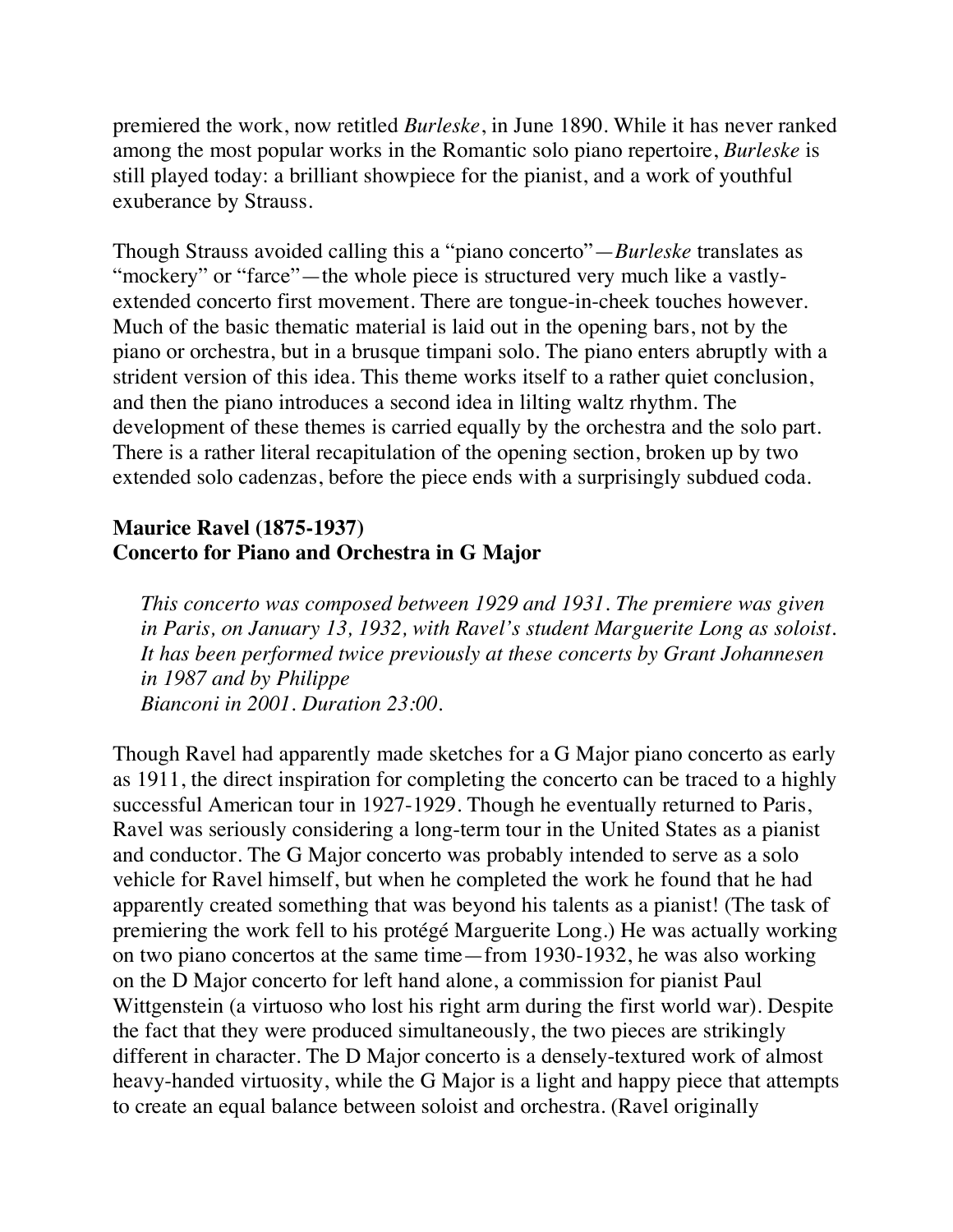considered titling the work *Divertissement*—a reflection of its light style.) Both concertos show strong Jazz influence—Ravel was fascinated by this American idiom—but these effects are used in a much more facile and humorous way in the G Major concerto. Ravel's views on the concerto are best summed up in a contemporary interview, where he described it as "...a concerto in the most exact sense of the term, one that is written in the spirit of Mozart and Saint-Saëns. I believe that the music of a concerto can be cheerful and brilliant, and that it need not pretend to depths nor aim at dramatic effects."

The work is laid out in the mold of a Mozart concerto, in three movements. The opening movement (*Allegramente*) is set in sonata form. The main theme is a quirky, offbeat melody carried first by the piccolo and then by the trumpet, as the piano provides a showy accompaniment of arpeggios and glissandi. The second theme, presented by the piano, is a sleepy Spanish-flavored melody, accompanied by Jazz-inflected "blue notes" from the woodwinds. True to Classical form, he presents a brief development and slightly reworked recapitulation of the main themes. The piano has a flashy cadenza just before the close of the movement.

The second movement (*Adagio assai*) begins with a dramatic rhythmic effect in the piano: the right hand melody is in 3/4, while the left-hand accompaniment is in 6/8. This figure continues throughout, adding a note of uneasiness to what is otherwise a quiet and atmospheric movement. This tension is not relieved until the last two measures, when the pianist's left hand finally gives in, and joins the melody in 3/4. In keeping with the "Mozartian" character of the concerto, the last movement (*Presto*) is a rollicking rondo in 6/8. This is the most clearly "Jazzy" of the three movements, but it also provides a showcase for the soloist, as everything flashes by at blazing speed.

## **Claude Debussy (1862-1918) La Mer ("The Sea")**

La Mer *was composed between 1903 and 1905. The premiere took place on October 15, 1905 at the Concerts Lamoureux in Paris. It has been performed five times previously at these concerts between 1967 and 2013. Duration 25:00.*

The Impressionist painters loved water. Its reflective and refractive qualities—its ability to sparkle or to take on the colors around it—were attractive and useful to these painters concerned with light and subtle shadings of color. Water plays a central role in hundreds of Impressionist works, such as Renoir's *The Siene at Asnières*, Cézanne's *Lake at Annecy*, or dozens of works by Monet, from his early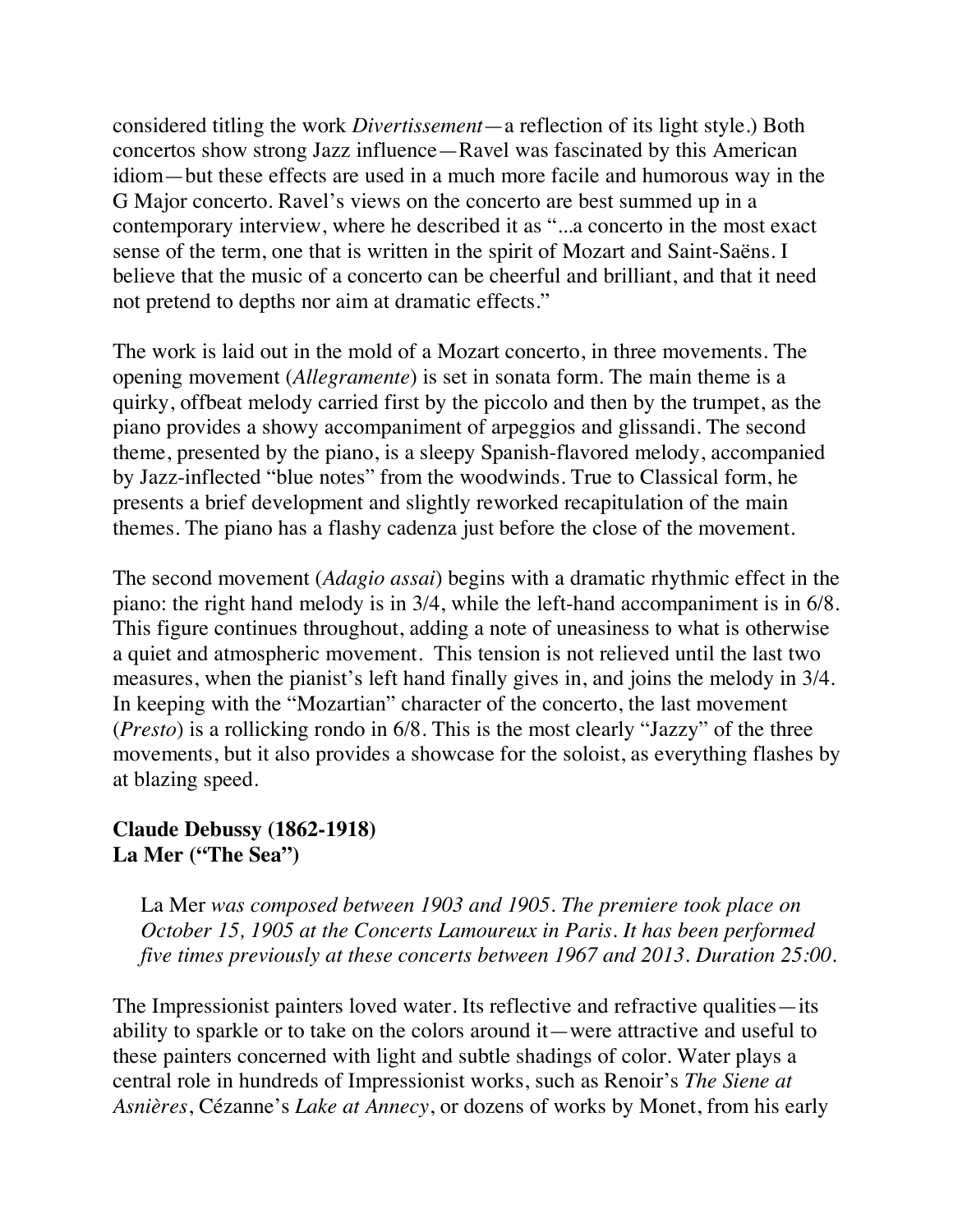seaside pictures to his late series of water lilies. Though Debussy clearly hated the term "Impressionism" as much as the painters, he had similar artistic concerns, and it is hardly surprising that much of his music is based on his impressions of water in different states. A few of the more famous examples are works for piano such as *Jeux d'eau* (literally: "games of water") and *Le cathédrale engloutie* ("The sunken cathedral"), the "fountain scene" from the second act of his opera *Pelléas et Melisande* , and, of course, *La Mer* ("The Sea") In these, and many other works, Debussy's multicolored harmonic palette and his freedom from strictly-defined musical forms help to portray the sometimes glittering, sometimes swirling, sometimes murky, always inconstant nature of water.

In composing *La Mer*, Debussy drew his inspiration directly from the sea: specifically the English Channel. He began work on the piece in 1903, but in 1905, he traveled to Eastbourne, a seaside town on the southern coast of England, to finish the score. Writing to his publisher from Eastbourne, Debussy noted: "This place is peaceful and charming. The sea rolls itself with a correctness that is truly Britannic... But what a place in which to work! No noise, no pianos (except for those delicious mechanical pianos), no musicians talking about painting, no painters talking about music..." The first performance, at the Paris Concerts Lamoureaux later that year, caused a furor, and received some extremely nasty reviews. Although *La Mer* was indeed revolutionary in sound, part of the blame for its bad reception with the Paris critics may have lain with indignation over Debussy's own sarcastic and combative writings about music, and with the public scandal surrounding the composer's marital troubles. *La Mer*'s early career continued on the same rocky course: performances in Paris, London, and Boston and New York over the next three years were scarcely better-received than the first. One Boston reviewer's reactions are typical: "We clung like a drowning man to a few fragments of the tonal wreck, a bit of theme here, a comprehensible figure there, but finally this muted-horn sea overwhelmed us." The work gained public acceptance only after Debussy's death, and has since become one of his most wellknown orchestral works.

*La Mer* is laid out in three sections, each of which is given a descriptive title. However, this music is not "programmatic" in the traditional sense: Debussy subtitled the work *Three Symphonic Sketches*, suggesting that the sections portray only the vaguest notions of visual images. The opening section, titled *De l'aube à midi sur la mer* ("From dawn to noon at sea"), begins quietly with fragments of melody in the woodwinds, above muted strings. The central portion is constantly in motion, flowing from one brief impression to the next, and the first section ends with a recollection of the sea's depth and power. The second section, *Jeux de*